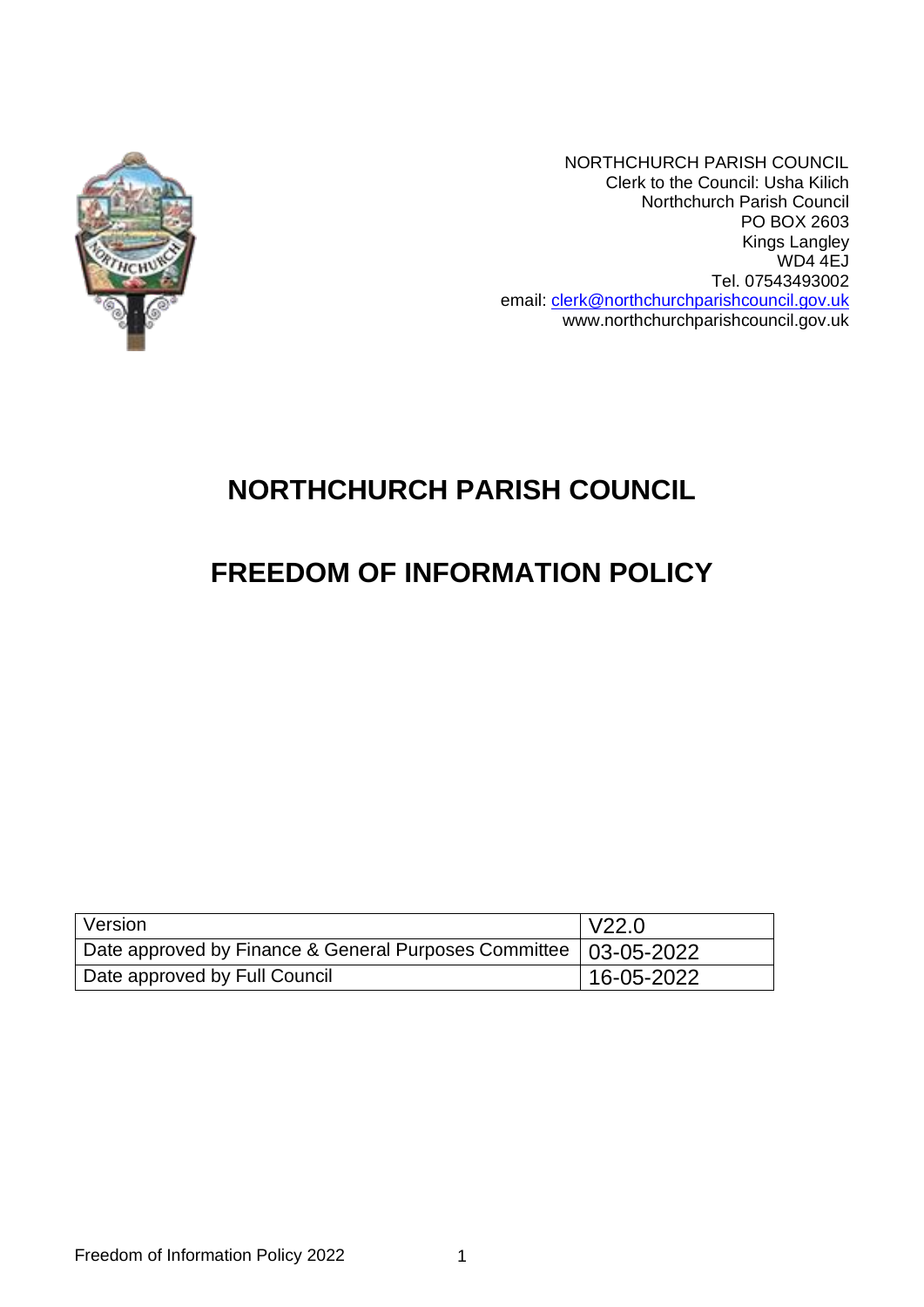## **1. Freedom of Information Act 2000 (FOIA)**

- 1.1. Under the Freedom of Information Act 2000 (FOIA), Northchurch Parish Council (the Council) has adopted a Publication Scheme describing:
	- The classes of information it publishes
	- How and where such information is published (e.g. website, paper copy, etc.)
	- Whether or not a charge is made for such information
- 1.2. The purpose of the Council's Publication Scheme is to let everyone know what information will be automatically or routinely published by the Council and to ensure that a significant amount of information is available to the public, without the need for a specific request to be made.
- 1.3. Other information is available from the Council by individual request, under the FOIA and the Data Protection Act 1998 (DPA).
- 1.4. If there is any information required that does not appear in the Council's Publication Scheme or you have any comments or suggestions on how it can be improved, please contact: Clerk to Northchurch Parish Council Email[:clerk@northchurchparishcouncil.gov.uk](mailto:clerk@northchurchparishcouncil.gov.uk)

## **2. How to obtain information**

- 2.1. There are three ways to obtain information:
- Parish Council web site The web site holds the type of information which the Council routinely publishes e.g. minutes and agendas. The information you want may already be included in the publication scheme – so please check the documents on the web site first.
- Inspect Documents held by the Clerk If you wish to view certain documents, you should contact the Clerk, either via the facility on the web site or by telephone, or in writing. Some documents require some time to locate, so it may be necessary to make an appointment.

Freedom of Information Policy 2022 2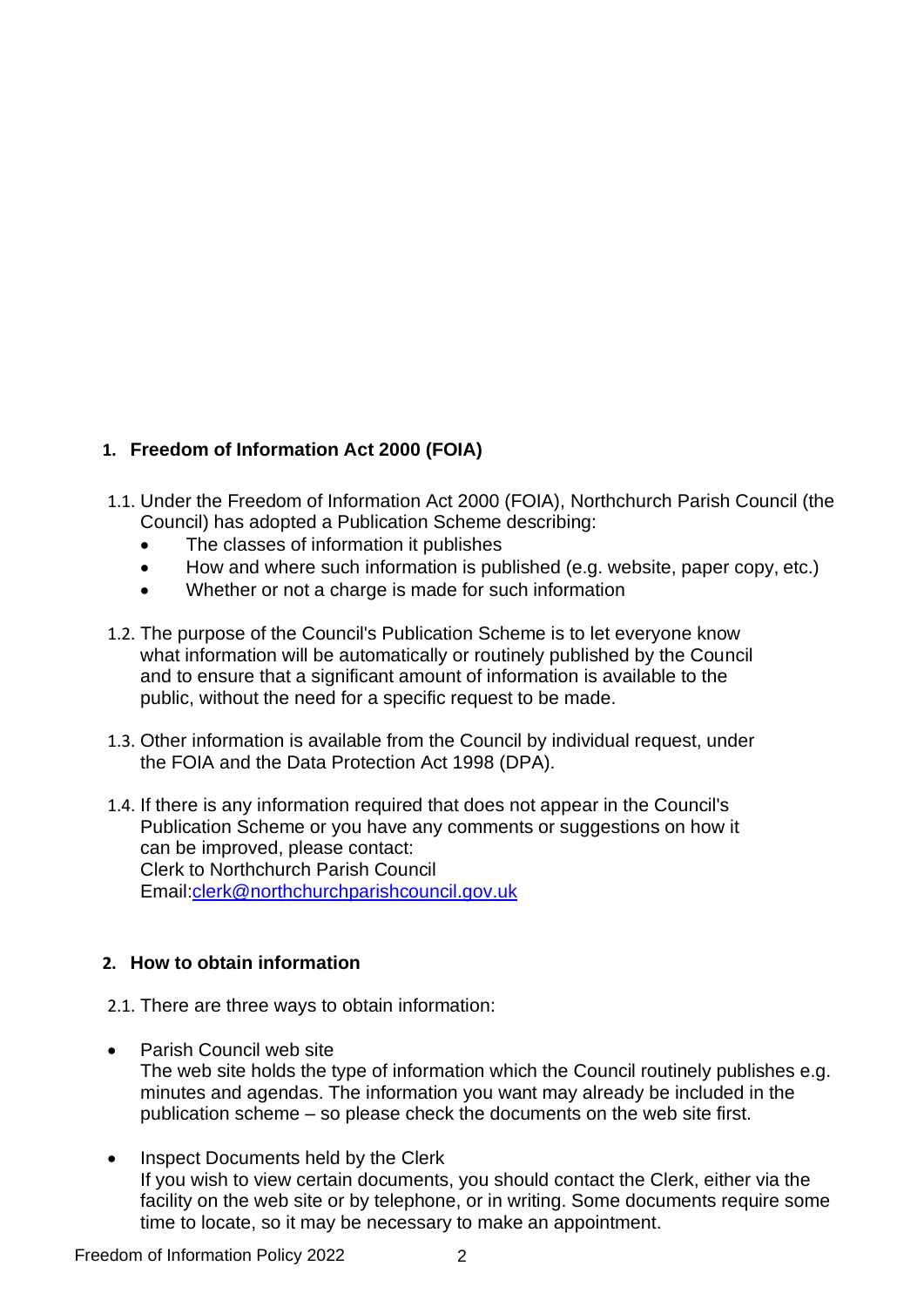• Individual Written Request

If the information is not included in the publication scheme or on the web site, you may send a written request to <u>http://www.northchurchparishcouncil.gov.uk/</u>